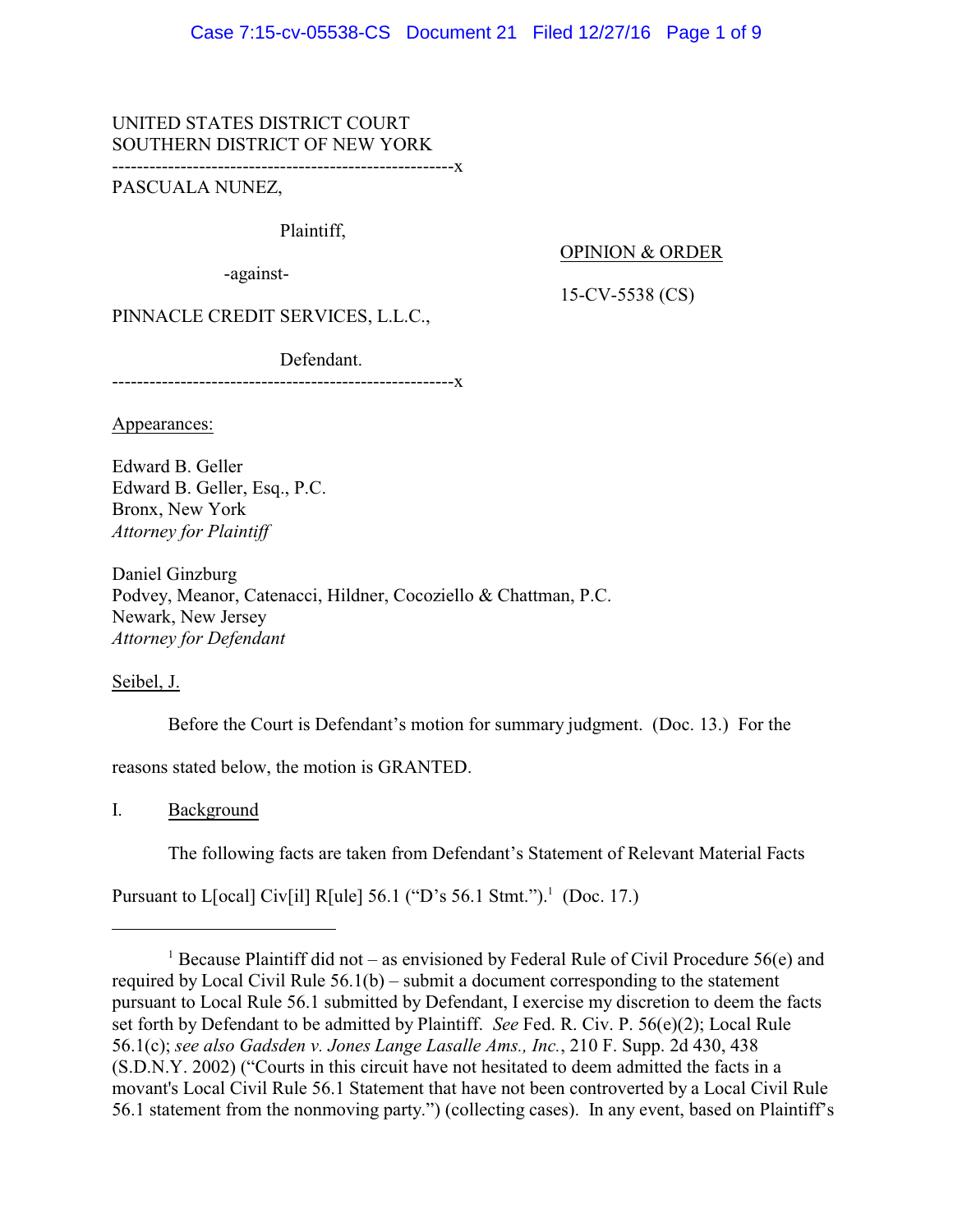#### Case 7:15-cv-05538-CS Document 21 Filed 12/27/16 Page 2 of 9

Defendant is a "passive debt buyer," meaning that it purchases debt from creditors, but rather than attempting to collect itself, retains debt collection firms to do so. (D's 56.1 Stmt. ¶ 3.) Defendant obtained Plaintiff's debt from Verizon Wireless, and assigned Dynamic Recovery ("DR") to act as its debt collection agent in connection with that debt. (*Id.* ¶¶ 4-5.) Plaintiff retained Asset Protection and Management, Inc. ("APM") to assist her in connection with her credit, and on July 28, 2015, APM representative Joy Avila called Defendant. (*Id.* ¶ 6-7.) During that conversation, Defendant's representative informed Ms. Avila that Plaintiff's "account has now been placed with Dynamic Recovery Solutions. They've been assigned to service the account." (*Id.* ¶ 8.) Ms. Avila asked if she could dispute the debt with Defendant, as Defendant was "the one[] that appear[s] on the credit report." (*Id.*) Defendant responded, "Unfortunately, ma'am, we, we don't handle the accounts here. We do have outside agencies that handle the accounts for us. So you need to speak with them about the account." (*Id.*) Defendant provided Ms. Avila with DR's phone number and the account number for Plaintiff's debt, and transferred Ms. Avila's call to DR. (*Id.*)

In her Complaint ("Compl."), (Doc. 1), Plaintiff alleged that this event was a false, deceptive or misleading practice, in violation of the Fair Debt Collection Practices Act

memorandum of law, she does not dispute the facts Defendant has set forth. Some of the evidence to which Defendant points to support those facts comes from affidavits of two of Defendant's lawyers. (Docs. 15, 16.) Several of the factual assertions in these affidavits do not appear to be made on personal knowledge, but rather seem to originate with information from or maintained by Defendant. For example, the identity of the creditor from whom Defendant purchased Plaintiff's debt, (*see* Doc. 15 ¶ 4), or the authenticity of a recording of a conversation between a representative of Defendant and a representative of Plaintiff, (*see* Doc. 16 ¶ 2), do not seem to be the kinds of things counsel would know apart from being informed by someone else (presumably the client). Nevertheless, because Plaintiff had the opportunity to take discovery and apparently has no quarrel with the facts set forth by Defendant, I will accept them as undisputed.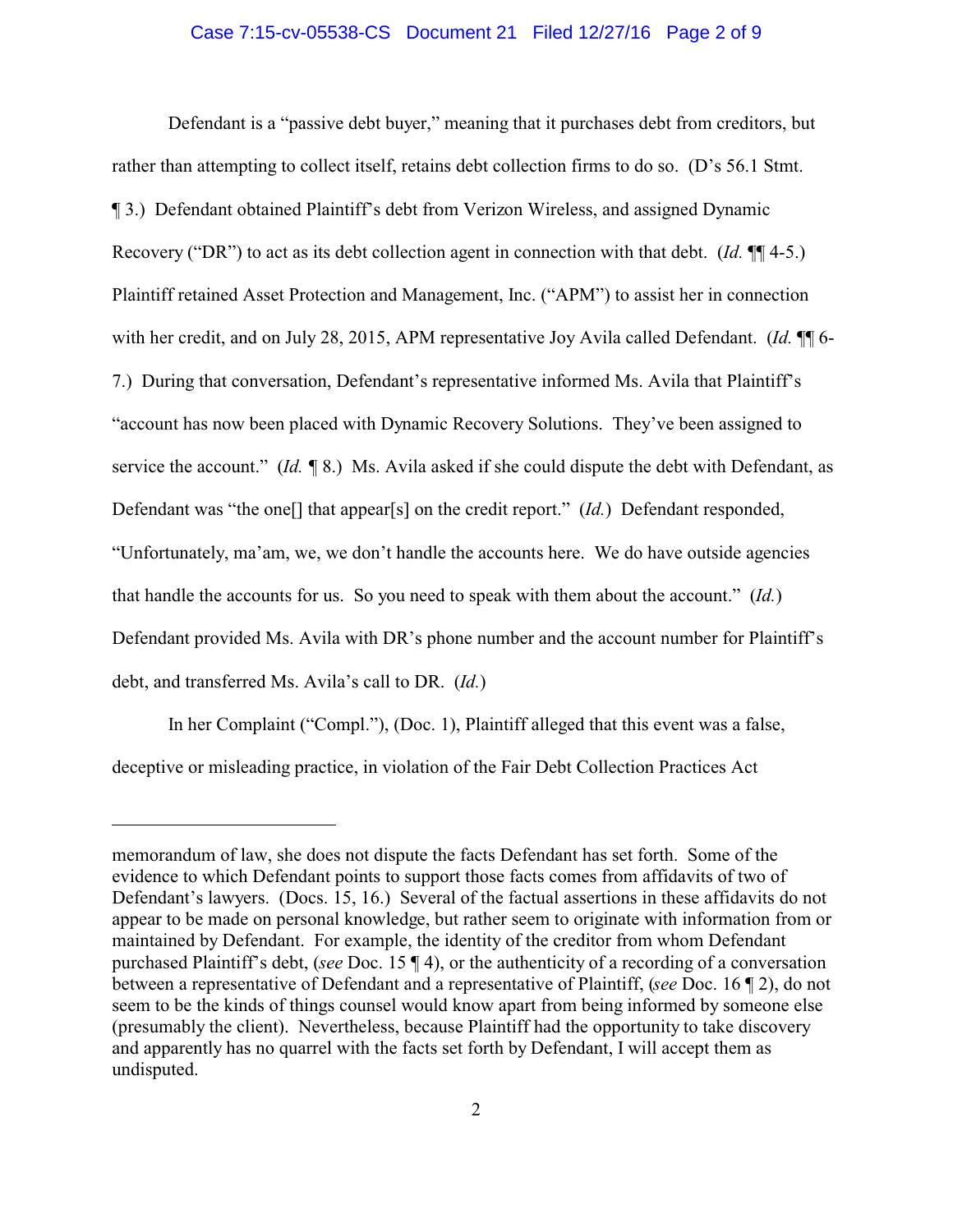### Case 7:15-cv-05538-CS Document 21 Filed 12/27/16 Page 3 of 9

("FDCPA"), 15 U.S.C.  $\S$  1692e. Specifically, Plaintiff alleges that by reporting Plaintiff to credit reporting agencies and listing itself as the reporter, Defendant misled Plaintiff and similarly situated consumers into thinking that Defendant would handle any attempt to dispute the debt, when in fact Defendant referred such disputes to DR. (Compl. ¶¶ 30-31.) Plaintiff also alleged that the same conduct violated the FDCPA's prohibition on the use of unfair or unconscionable means in connection with collection of a debt, 15 U.S.C. § 1692f. (*Id.* ¶¶ 32-33.)

### II. Legal Standard

Summary judgment is appropriate when "the movant shows that there is no genuine dispute as to any material fact and the movant is entitled to judgment as a matter of law." Fed. R. Civ. P. 56(a). "[T]he dispute about a material fact is 'genuine' . . . if the evidence is such that a reasonable jury could return a verdict for the nonmoving party." *Anderson v. Liberty Lobby, Inc.*, 477 U.S. 242, 248 (1986). A fact is "material" if it "might affect the outcome of the suit under the governing law . . . . Factual disputes that are irrelevant or unnecessary will not be counted." *Id.*

On a motion for summary judgment, "[t]he evidence of the nonmovant is to be believed, and all justifiable inferences are to be drawn in his favor." *Id.* at 255. The movant bears the initial burden of "demonstrating the absence of a genuine issue of material fact," and, if satisfied, the burden then shifts to the nonmovant "to present evidence sufficient to satisfy every element of the claim." *Holcomb v. Iona Coll.*, 521 F.3d 130, 137 (2d Cir. 2008) (citing *Celotex Corp. v. Catrett*, 477 U.S. 317, 323-24 (1986)). "The mere existence of a scintilla of evidence in support of the [nonmovant's] position will be insufficient; there must be evidence on which the jury could reasonably find for the [nonmovant]." *Anderson*, 477 U.S. at 252. Moreover, the nonmovant "must do more than simply show that there is some metaphysical doubt as to the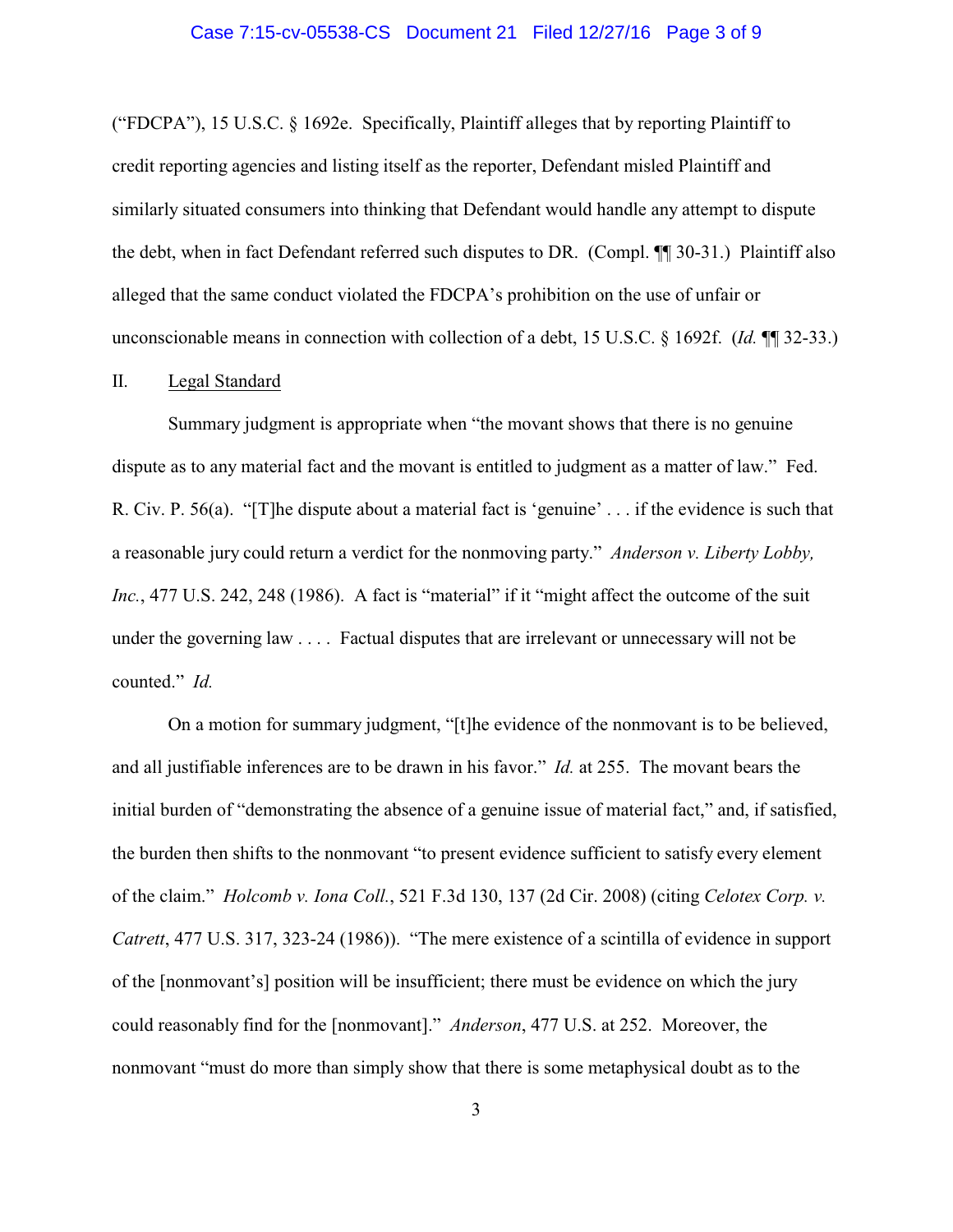### Case 7:15-cv-05538-CS Document 21 Filed 12/27/16 Page 4 of 9

material facts," *Matsushita Elec. Indus. Co. v. Zenith Radio Corp.*, 475 U.S. 574, 586 (1986), and he "may not rely on conclusory allegations or unsubstantiated speculation," *Fujitsu Ltd. v. Fed. Express Corp.*, 247 F.3d 423, 428 (2d Cir. 2001) (internal quotation marks omitted).

"A party asserting that a fact cannot be or is genuinely disputed must support the assertion by . . . citing to particular parts of materials in the record, including depositions, documents, electronically stored information, affidavits or declarations, stipulations (including those made for purposes of the motion only), admissions, interrogatory answers, or other materials . . . ." Fed. R. Civ. P.  $56(c)(1)$ . Where an affidavit is used to support or oppose the motion, it "must be made on personal knowledge, set out facts that would be admissible in evidence, and show that the affiant . . . is competent to testify on the matters stated." Fed. R. Civ. P. 56(c)(4); *see Major League Baseball Props., Inc. v. Salvino, Inc.*, 542 F.3d 290, 310 (2d Cir. 2008). In the event that "a party fails . . . to properly address another party's assertion of fact as required by Rule 56(c), the court may," among other things, "consider the fact undisputed for purposes of the motion" or "grant summary judgment if the motion and supporting materials – including the facts considered undisputed – show that the movant is entitled to it." Fed. R. Civ. P.  $56(e)(2)$ , (3).

#### III. Discussion

The FDCPA was enacted "with the aim of eliminating abusive practices in the debt collection industry" while also ensuring that "those debt collectors who refrain from using abusive debt collection practices are not competitively disadvantaged." *Jacobson v. Healthcare Fin. Servs., Inc.*, 516 F.3d 85, 89 (2d Cir. 2008) (internal quotation marks omitted). Under the FDCPA, "[a] debt collector may not use any false, deceptive, or misleading representation or means in connection with the collection of any debt." 15 U.S.C. § 1692e; *see id*. § 1692e(10)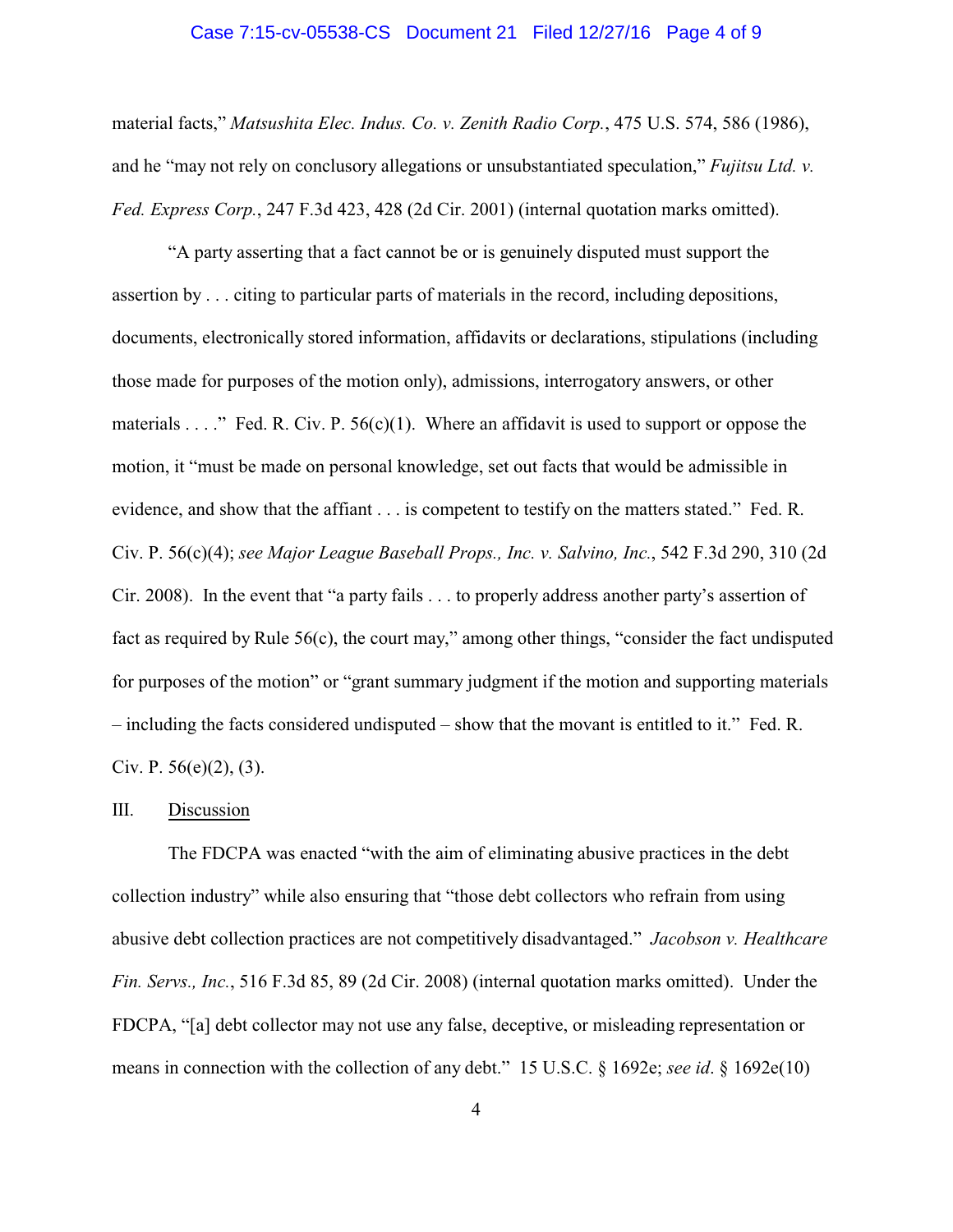### Case 7:15-cv-05538-CS Document 21 Filed 12/27/16 Page 5 of 9

(prohibiting "[t]he use of any false representation or deceptive means to collect or attempt to collect any debt or to obtain information concerning a consumer"). Nor may a debt collector "use unfair or unconscionable means to collect or attempt to collect any debt." *Id.* § 1692f.

"[T]he question of whether a communication complies with the FDCPA is determined from the perspective of the 'least sophisticated consumer.'" *Jacobson*, 516 F.3d at 90 (quoting *Clomon v. Jackson*, 988 F.2d 1314, 1318 (2d Cir. 1993)). "The hypothetical least sophisticated consumer does not have the astuteness of a . . . lawyer or even the sophistication of the average, everyday, common consumer, but is neither irrational nor a dolt." *Ellis v. Solomon & Solomon, P.C.*, 591 F.3d 130, 135 (2d Cir. 2010) (internal quotation marks omitted). But "in crafting a norm that protects the naive and the credulous the courts have carefully preserved the concept of reasonableness." *Clomon*, 988 F.2d at 1319. The protections of the statute therefore do "'not extend to every bizarre or idiosyncratic interpretation of a collection notice' and courts should apply the standard 'in a manner that protects debt collectors against liability for unreasonable misinterpretations of collection notices.'" *Easterling v. Collecto, Inc.*, 692 F.3d 229, 234 (2d Cir. 2012) (quoting *Clomon*, 988 F.2d at 1319). A communication from a debt collector is deceptive when it "could mislead a putative-debtor as to the nature and legal status of the underlying debt, or . . . could impede a consumer's ability to respond to or dispute collection." *Gabriele v. Am. Home Mortg. Servicing, Inc.*, 503 F. App'x 89, 94 (2d Cir. 2012). A communication may also violate  $\S$  1692e when its language is "open to more than one reasonable interpretation, at least one of which is inaccurate." *Clomon*, 988 F.2d at 1319.

Plaintiff is unclear as to what representation or means employed by Defendant was misleading or deceptive. She argues that Defendant providing its own name and contact information to the credit reporting agency "misleads consumers, leading them to reasonably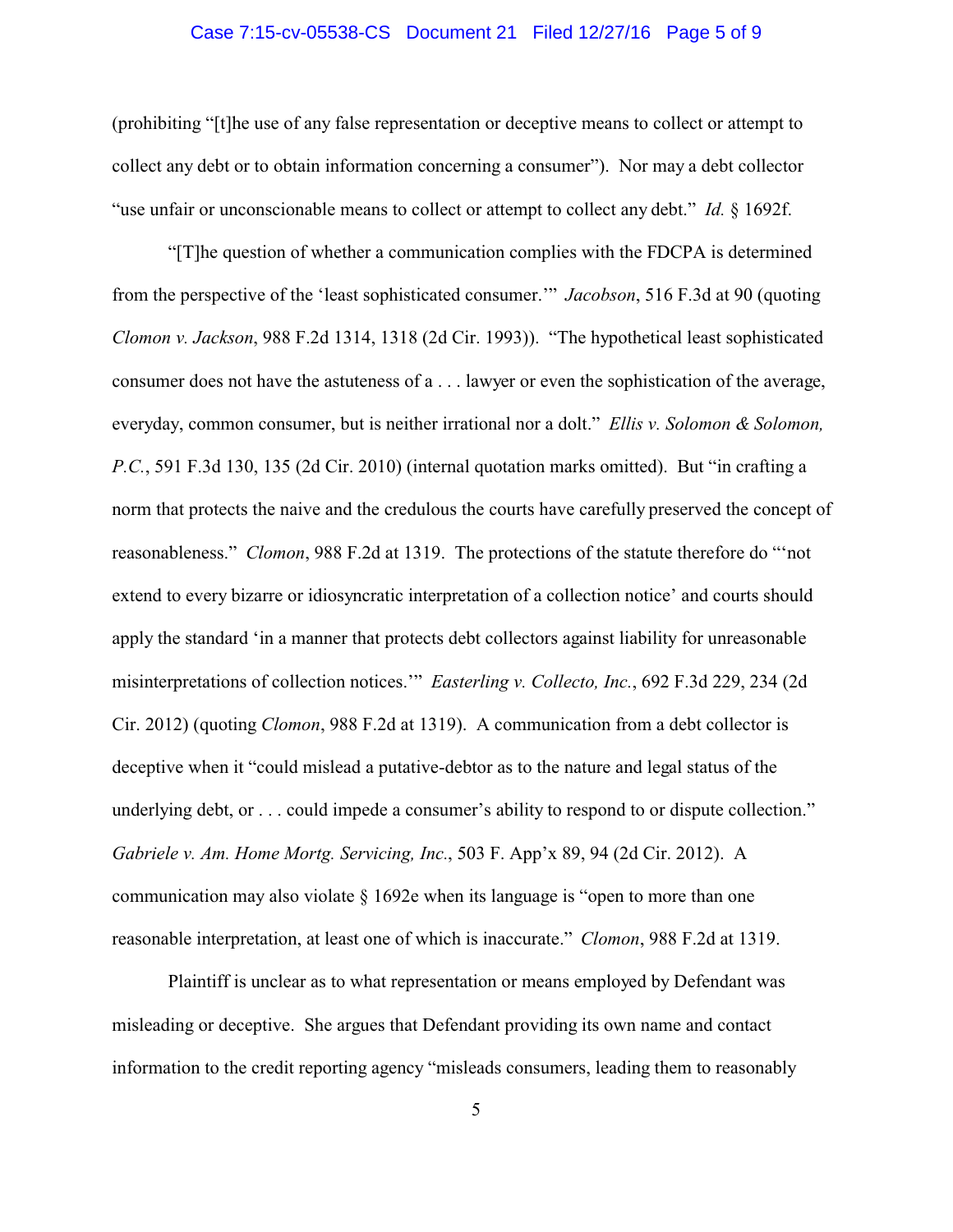## Case 7:15-cv-05538-CS Document 21 Filed 12/27/16 Page 6 of 9

believe that their accounts may be discussed with Defendant," (Compl.  $\P$  31; P's Mem. at 5),<sup>2</sup> and that therefore Defendant was obliged to record Plaintiff's dispute of her debt rather than transferring her to its servicing agent for that purpose, (P's Mem. at 5-7). Plaintiff does not allege that the information reported to the credit agency was inaccurate, so that cannot be the deceptive representation or means. Nor does she point to anything deceptive or inaccurate in what Ms. Avila was told by the Pinnacle representative. Indeed, because the representative said that DR had been "assigned to service the account" as an "outside agenc[y] that handle[s] the acccounts for us," (D's 56.1 Stmt. ¶ 8), it was clear that Defendant owned the debt and had assigned an agent to handle the collection process on its behalf. The statements were not capable of more than one reasonable interpretation, nor could they have misled Plaintiff, or the least sophisticated consumer, about the legal status of the debt or impeded efforts to dispute it.<sup>3</sup> See *Khan v. Pinnacle Credit Servs., Inc.*, No. 15-CV-2266, slip op. at 7-8 (E.D.N.Y. Jan. 27, 2016) (unambiguous that defendant told plaintiff's representative that agency had been assigned to handle account for defendant, including registration of debtor disputes, so even least sophisticated consumer would not have been "'uncertain as to her rights'") (quoting *Savino v. Computer Credit, Inc.*, 164 F.3d 81, 85 (2d Cir. 1998)).<sup>4</sup>

<sup>&</sup>lt;sup>2</sup> "P's Mem." refers to the Memorandum of Law of Plaintiff Pascuala Nunez in Opposition to Defendant Pinnacle Credit Services, LLC's Motion for Summary Judgment. (Doc. 18.)

<sup>&</sup>lt;sup>3</sup> When Ms. Avila asked specifically if she could dispute the debt "right now over the phone," Defendant's representative explained that DR would handle that, provided DR's phone number as well as Plaintiff's account number, and transferred Ms. Avila's call to DR. (D's 56.1 Stmt. ¶ 8.)

<sup>4</sup> Judge Ross's Opinion and Order in *Khan* is attached as Exhibit 2 to the Declaration of Daniel Ginzburg in Support of Defendant's Motion for Summary Judgment ("Ginzburg Decl."). (Doc. 16.)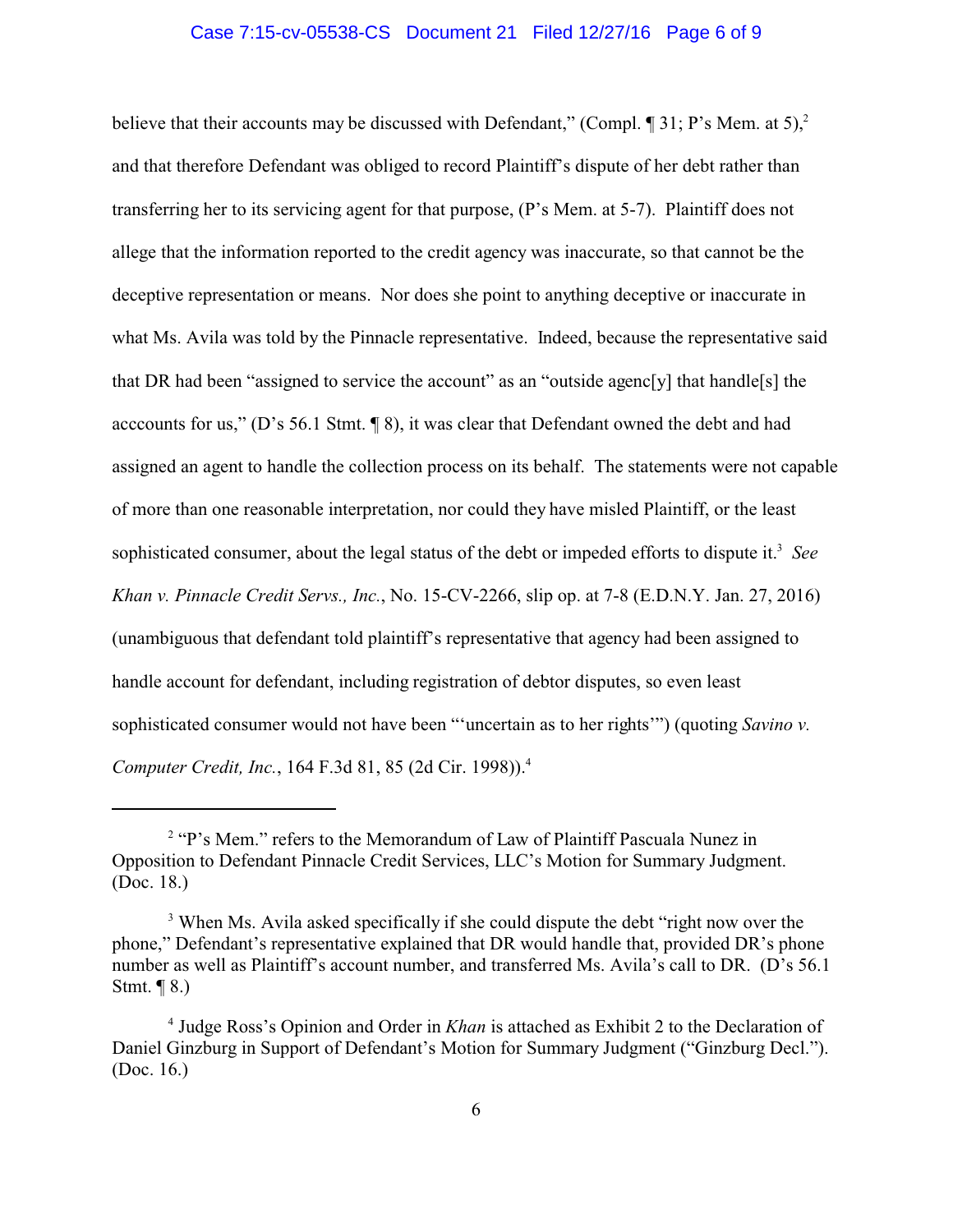## Case 7:15-cv-05538-CS Document 21 Filed 12/27/16 Page 7 of 9

Plaintiff's claim appears to be not that Defendant said or did anything misleading, but rather that the FDCPA obliges owners of debt to personally register disputes from consumers rather than delegating that task to an agent. (*See* P's Mem. at 6 ("It was not that Pinnacle's communication was vague or susceptible to multiple interpretations (one of which was false)."); *id.* ("[T]he violation was Pinnacle's failure, as a debt collector, to take Plaintiff's dispute."); *id.* at 7 ("[B]ecause Pinnacle was listed as the contact on Ms. Nunez's credit report, it had the obligation to take her dispute."). She provides no authority, from either the statute or the case law, for the proposition that the FDCPA contains any such requirement. She is trying to fit the square peg of an obligation not found anywhere in the FDCPA into the round hole of the statute's prohibition against deceptive or misleading means to collect a debt. It is common for debt owners to delegate collection activity to agents,<sup>5</sup> and "[t]he Court is not aware of any ruling that casts doubt on the legality of this practice in itself." *Khan*, slip op. at 9. As Judge Ross held in *Khan*, "[s]o long as it is made clear to the debtor who wishes to dispute her debt that she is being referred to a third party for the purpose, the court sees nothing inherently abusive, or even misleading, about simply delegating dispute servicing to a third party." *Id.* Indeed, by transferring Ms. Avila's call to DR, Defendant allowed Plaintiff to accomplish precisely what she had sought by having Ms. Avila make the call. *See id.* at 8; *see also Green v. Pinnacle Credit Servs., L.L.C.*, No. 15-CV-5344, slip op. at 2 (E.D.N.Y. Jan. 20, 2016) (transfer of call to third-party servicer no different from transfer of call to in-house department; FDCPA contains

<sup>&</sup>lt;sup>5</sup> Indeed, courts routinely encounter such arrangements, and there is an entire line of case law assessing the circumstances under which a debt collector can be vicariously liable for the unlawful conduct of its agents. *See, e.g., Polanco v. NCO Portfolio Mgmt., Inc.*, 132 F. Supp. 3d 567, 580 (S.D.N.Y. 2015) (debt purchaser placed debt with law firm for purposes of collection); *Plummer v. Atl. Credit & Fin., Inc.*, 66 F. Supp. 3d 484, 487, 493-94 (S.D.N.Y. 2014) (debt purchaser placed debt with agency for purposes of collection).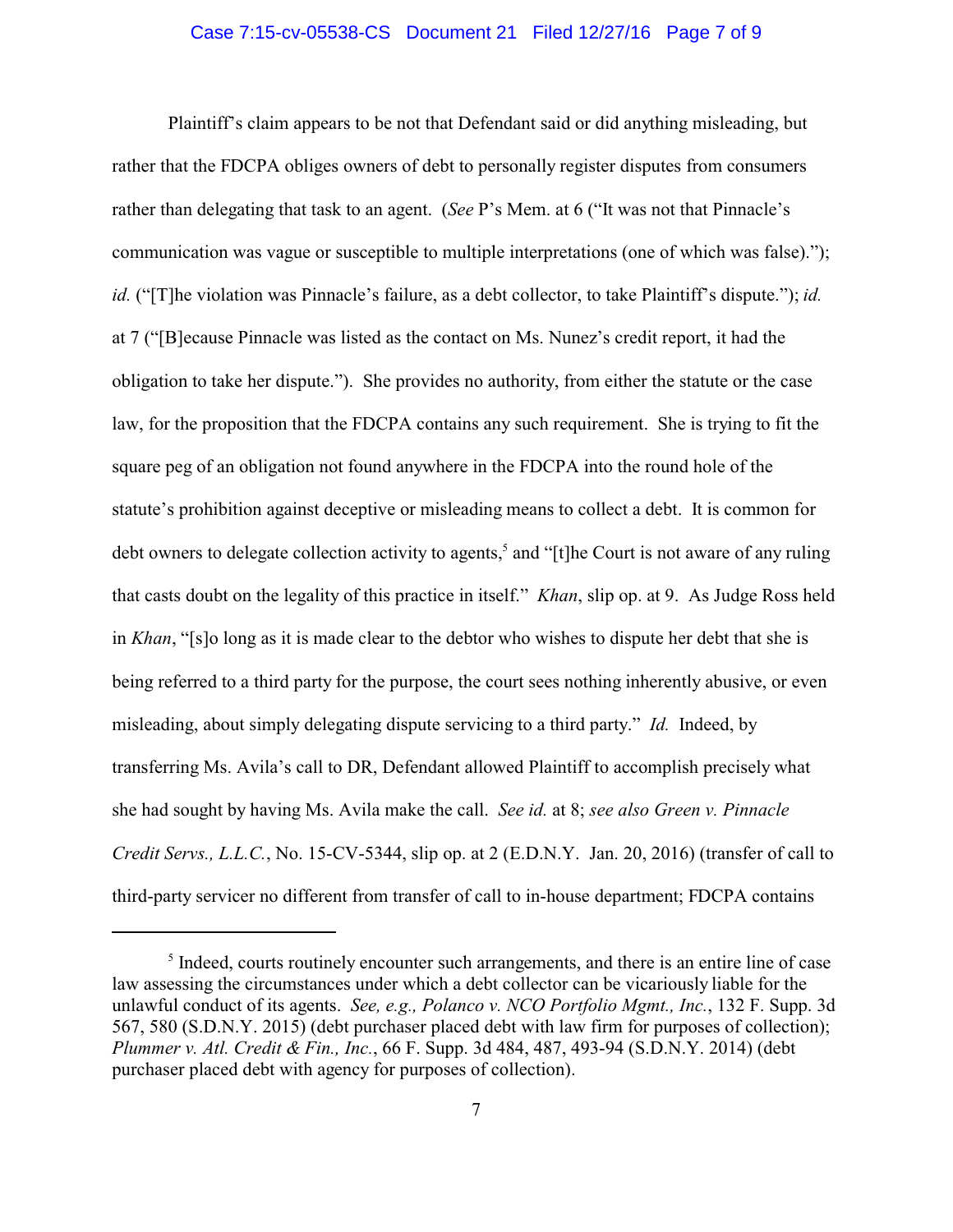### Case 7:15-cv-05538-CS Document 21 Filed 12/27/16 Page 8 of 9

no requirement that first operator who fields call must take dispute and no prohibition against transfer of caller "to the appropriate person charged with that task"). <sup>6</sup> Defendant therefore cannot be said to have "impeded" Plaintiff's ability to dispute her debt. *See Gabriele*, 503 F. App'x at 94.

Accordingly, Defendant's conduct did not violate § 1692e.

Nor can it be said to have violated  $\S$  1692f. "The phrase 'unfair or unconscionable' is as vague as they come," *Beler v. Blatt, Hasenmiller, Leibsker & Moore, LLC*, 480 F.3d 470, 474 (7th Cir. 2007), but "[t]he plain meaning of 'unfair' is 'marked by injustice, partiality, or deception,'" *LeBlanc v. Unifund CCR Partners*, 601 F.3d 1185, 1200 (11th Cir. 2010) (quoting *Unfair*, Merriam–Webster Online Dictionary (Feb. 11, 2010),

<http://www.merriam-webster.com/dictionary/unfair>), and "[t]he term 'unconscionable' means 'having no conscience'; 'unscrupulous'; 'showing no regard for conscience; 'affronting the sense of justice, decency, or reasonableness,'" *id.* (quoting Black's Law Dictionary 1526 (7th ed. 1999)). Plaintiff makes no effort to explain how the activity described here meets those high standards, (*see* P's Mem. at 8), nor can the Court see how it could. There being nothing deceptive, misleading, obstructive, unjust, unscrupulous or abusive about the conduct Plaintiff has challenged, that conduct does not violate § 1692f.

<sup>6</sup> Judge Cogan's Order in *Green* is attached as Exhibit 1 to the Ginzburg Decl.